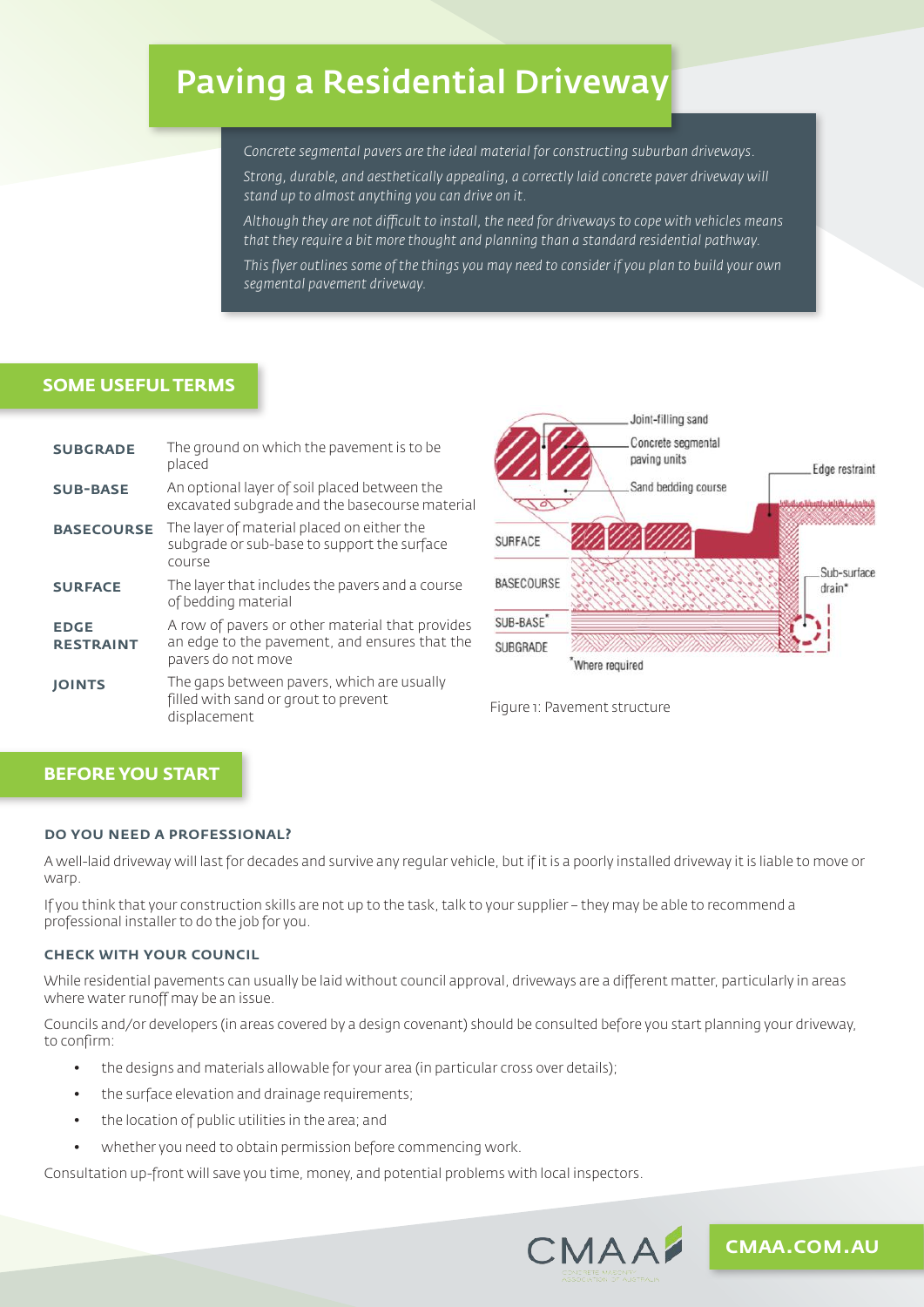#### how many pavers will you need?

- 1. Grab a pencil, paper, and a tape measure.
- 2. Measure the length and the width of the area to be paved, then multiply one by the other to determine the total area in square metres.
- 3. Increase the total area by 2% to account for cuts and any repairs required.
- 4. Divide this total by the area of a single paver to determine the total number of pavers required.

#### PAVER SPECIFICATION

Pavers are manufactured to strict tolerances, and the minimum paver thickness is typically 50mm for a flexible pavement, for more information, ask your supplier or consult the Concrete Masonry Association of Australia (CMAA) manual – *PA 03 Concrete Segmental Pavements – Specifying Guide.*

| <b>Pavement Applications</b>                         |                                | Minimum characteristic<br>breaking load (kN) | Work size minimum<br>thickness (mm) |       |
|------------------------------------------------------|--------------------------------|----------------------------------------------|-------------------------------------|-------|
|                                                      | <b>Pavers</b>                  | <b>Flags</b>                                 | <b>Pavers</b>                       | Flags |
| <b>Relevant Australian</b><br><b>Standard</b>        | AS/NZS 4455.2<br>AS/NZS 4456.5 |                                              | AS/NZS 4455.2                       |       |
| Pedestrians only (paths, patios,<br>outdoor areas)   | $\mathcal{P}$                  |                                              | 40                                  | 40    |
| Pedestrian and light vehicles<br>only (eq driveways) |                                |                                              | 40                                  | 50    |

#### check the subgrade

The soil in the subgrade will affect the thickness of the basecourse and can be identified through physical assessment:

- non-cohesive soils, such as sand, feel sharp or gritty when rubbed between fingers; and
- cohesive soils such as clay can be easily moulded into simple shapes and will stain fingers.

The cohesiveness of the soil in the subgrade will influence the need for a sub-base and the thickness of the basecourse.

#### do you need a sub-base?

It is advisable to use a sub-base for driveways in order to give it more strength, particularly if the local subgrade is cohesive.

A typical thickness for a sub-base is 100mm.

The sub-base should be formed from a well-graded granular material such as sand, gravel or crushed rock, that has a maximum particle size not more than one-third of the sub-base layer thickness.

#### preparing the basecourse

The basecourse is usually made of well-graded crushed rock or gravel, with a maximum particle size of 26.5mm, and a maximum clay content of 6% by mass. Basecourse materials can generally be sourced from landscaping suppliers.

The thickness of a typical basecourse for a site consisting mostly of sand is 100mm, while a clay site would be 150mm. Generally, the basecourse should be finished to within 25mm of the design level except where it abuts existing structures where it should be within 10mm. The surface of the prepared basecourse should not deviate by more than 10mm over a 3m length of the design profile.

| <b>Traffic</b>                       |                                       | Granular base thickness (mm)      | <b>Concrete base</b><br>thickness (N20) (mm) |               |              |
|--------------------------------------|---------------------------------------|-----------------------------------|----------------------------------------------|---------------|--------------|
|                                      | <b>Most</b><br>sand $G$<br>rock sites | Most silt &<br>some clay<br>sites | Moderately<br>reactive<br>clay sites         | <b>Pavers</b> | <b>Flags</b> |
| Pedestrians only                     | Not<br>required                       | Not<br>required                   | 75                                           | 75            | 75           |
| Pedestrians & light<br>vehicles      | Not<br>required                       | 75                                | 100                                          | 75            | 100          |
| Pedestrians &<br>commercial vehicles | 75                                    | 100                               | 150                                          | 100           | 150          |

#### preparing the bedding course

Once the basecourse has been compacted, a bedding layer should be laid on top of it. This will be made from coarse, wellgraded, washed sand, that is free from organic materials.

The bedding course should be laid with a uniform thickness, and not exceed 30mm after compaction.

#### WHAT ABOUT EDGE RESTRAINTS?

The entire perimeter of the pavement should be provided with an edge restraint. Edge restraints should be placed within 100mm of the compacted subgrade and basecourse.

Suitable edge restraints include:

- vertical edge bricks laid in a small concrete trench;
- exposed or concealed concrete beam; and
- barriers constructed using pre-mixed concrete with 20MPa strength and 14mm aggregate size.

#### what laying pattern should you use?

It is recommended to lay pavers for a driveway in an interlocking pattern such as herringbone with either a 45 or 90-degree configuration. This is the strongest pattern and it will minimise the movement of individual paving units due to traffic.



**Figure 3: Herringbone pattern** 

### **DON'T FORGET!**

#### **GRADIENT**

Driveways with a gradient of up to 1:10 (10%) can be achieved without difficulty. For steeper gradients consult a professional on design and installation.

#### slip resistance

The surface texture of concrete pavers generally has sufficient slip resistance for gradients up to 10%. For steeper gradients consult a professional on how to design and install the pavement.

#### drainage

The pavement should slope away from buildings to a minimum gradient of 2% so water run-off can flow to an appropriate channel or drain. The surface of the pavers should n0t sit less than 150mm below the damp-proof course.

#### movement in pavers

Generally, the sand filled joints between pavers facilitates interlocking and promote controlled movement. However, for large format pavers (surface area greater than 0.08m2 ) it is better to have a 10mm gap between pavers placed every 8 metres to compensate for the lower number of joints between pavers.



cmaa.com.au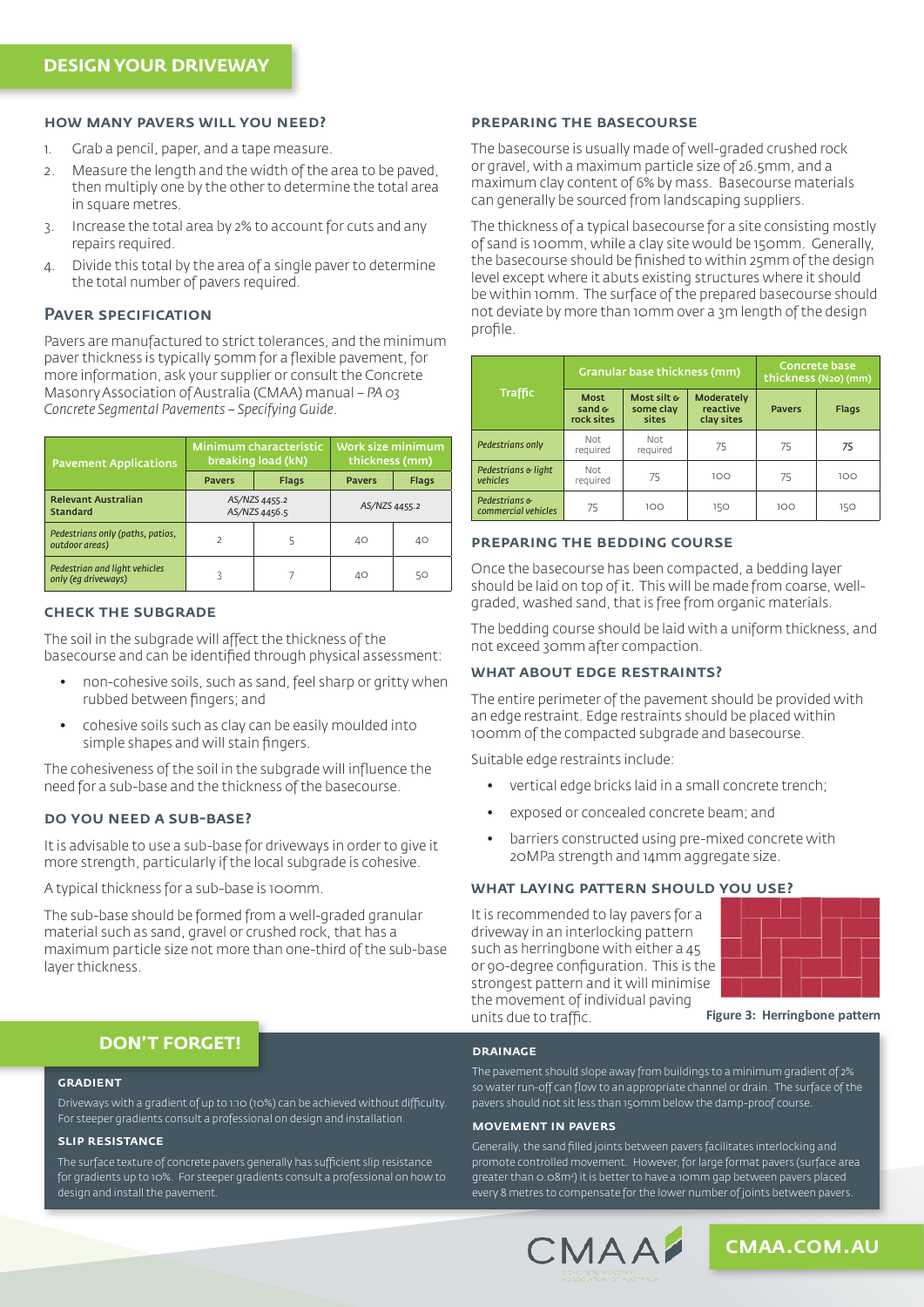#### remember: safety first!

As with any DIY job, make sure you have the appropriate safety gear and following instructions correctly. This means:

- wearing eye protection, particularly when splitting or cutting pavers;
- wearing work boots to protect your feet and gardening gloves to protect your hands;
- bending your knees when lifting heavy pavers or moving bedding materials;
- wearing a hat, using sunscreen, and maintaining your fluid levels;
- getting help when many hands might be needed; and
- making sure you have all the tools and materials you need before you start work, so that you don't have to interrupt the installation.

#### step 1: prepare the site

- Mark out the area to be paved, allowing a little extra for working room.
- Remove all forms of vegetation from the area.
- Excavate to a depth that will allow for the installation of the total pavement thickness (including sub-base, if required).
- Compact the excavated ground using overlapping passes of a vibrating compactor.

#### step 2: lay the sub-base

- If you're laying a sub-base, distribute the sub-base material evenly over the compacted subgrade.
- Compact the sub-base in maximum layers of 100 mm, with at least three passes of a vibrating plate compactor.

#### step 3: lay the basecourse

- If required, distribute the base course material evenly over the sub-base or subgrade to the required thickness.
- Compact it in maximum layers of 100mm, with at least three passes of a vibrating plate compactor.

## $\Gamma$ Orientation of paving units Edge restraints Ů Ď ₿

**Figure 4: Setting out with stringlines Figure 4: Setting out with stringlines**

#### step 4: Install edge restraints

• If using manufactured edge restraints, place them within 100mm of the compacted basecourse, at a depth that allows the edge restraint's surface to be 5mm below the pavers.

#### step 5: place the bedding course

- Spread the bedding sand over the compacted road base to a thickness of 25-30mm.
- Level the sand with a timber float to an equal thickness.

#### step 6: lay the pavers

- To keep pavers straight as they're laid, set out two stringlines from a corner of the pavement, which cross at 90 degrees, as shown in Figure 4.
- Lay the pavers from this corner and work outwards, ensuring that there is a 3mm gap between each paver.
- If pavers need to be cut, completely wet the paver first, then cut the paver to the required shape using a saw or disc cutter.
- Pavers should not be cut to less than 25% of their original size.

#### step 7: compact the surface and fill the joints

- Spread a thin layer of fine sand over the pavement and sweep it into the joints.
- Cover the pavement with a piece of carpet or timber board.
- Compact the units with at least three passes of the compactor on top of that carpet or timber board.

#### step 8: use the driveway

As soon as your driveway is down, you can use it – no need to wait for materials to settle or dry, the pavers are ready as soon as you are.

## **FINAL INSPECTION**

The completed pavement should be in line with the following performance objectives:

**STEPPING** The surface level of adjacent pavers should not deviate by more than 5mm chipping and **SPALLING** There should be no more than 10 units in any adjacent 100 segmental pavers that are chipped **PONDING** Following rainfall, there should be no pond on the pavement deeper than 10mm **SUBSIDENCE** Soil compression should be limited to 15mm